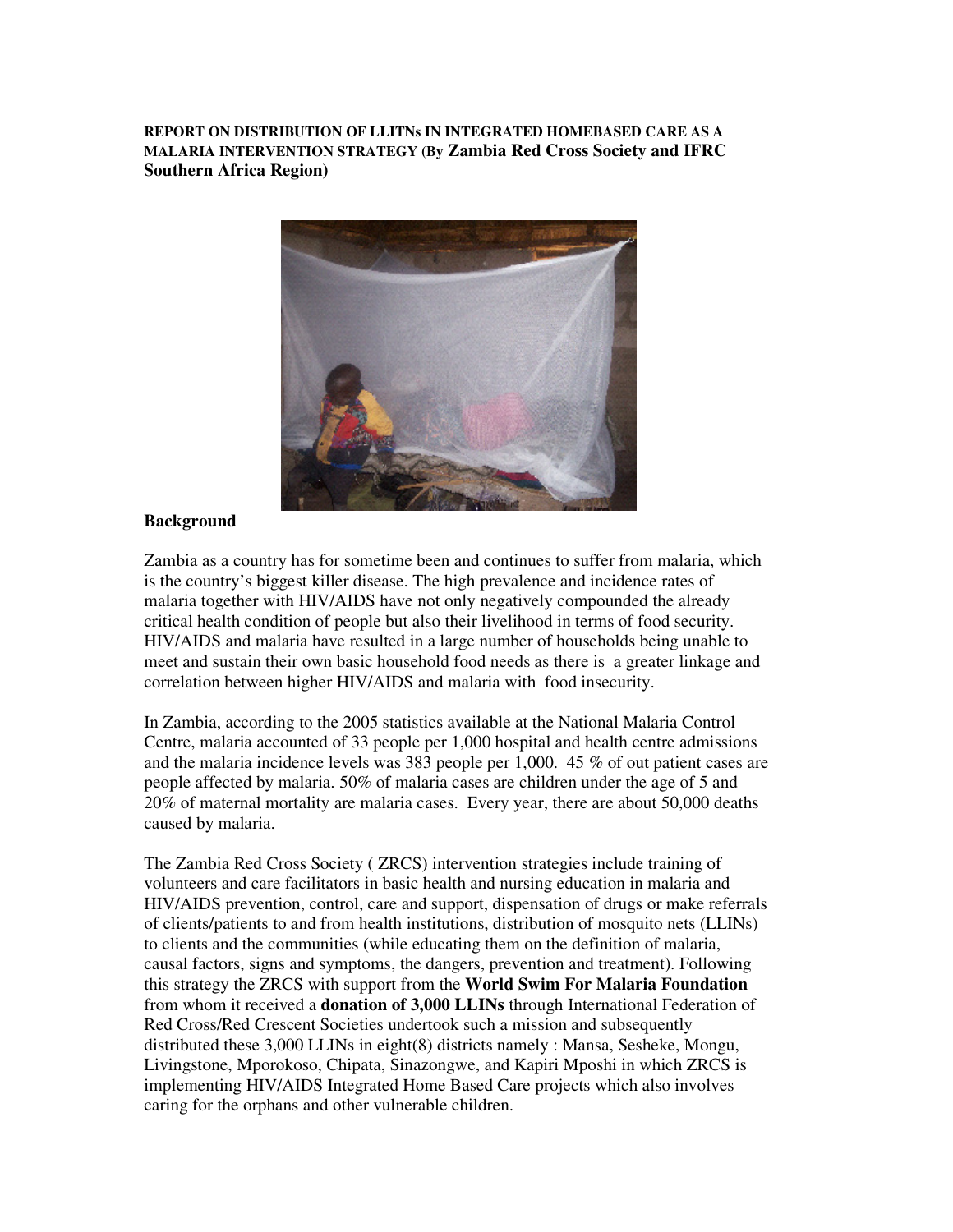### **Distribution of LLITNs and the beneficiaries**

ZRCS HIV/AIDS Integrated Home Based Care has 4,269 registered clients (the majority Being PLWHA, elderly and incapacitated/disabled people) and 1,000 OVC who are highly vulnerable to malaria. The distribution of LLINs was tailored to target PLWHA and OVC in the 8 project areas as potential beneficiaries. As the total number of the ZRCS IHBC clients and OVC was much higher than the 3,000 LLINs received, the District Project Officers together with their Care Facilitators carried out pre distribution identification and selection of the most vulnerable and needy beneficiaries who would each receive one (1) mosquito net.

In all the 8 project areas, the Project Officers and Care Facilitators in conjunction with the District Health Management Team conducted pre distribution community health education and sensitization on prevention, control and treatment of malaria, the proper way to use, re-treatment of mosquito nets and the interconnection between HIV/AIDS and malaria through community meetings, theatre/drama and door to door campaigns. These activities continued even during the actual LLINs distribution days.

| <b>Project Area</b> | <b>Clients as</b>    | OVC as               | <b>Total</b> |
|---------------------|----------------------|----------------------|--------------|
|                     | <b>Beneficiaries</b> | <b>Beneficiaries</b> |              |
|                     |                      |                      |              |
| Mansa               | 320                  | 80                   | 400          |
| Sesheke             | 270                  | 52                   | 322          |
| Mongu               | 120                  | 39                   | 159          |
| Livingstone         | 680                  | 120                  | 800          |
| Mporokoso           | 210                  | 40                   | 250          |
| Chipata             | 50                   | 19                   | 69           |
| Sinazongwe          | 440                  | 60                   | 500          |
| Kapiri Mposhi       | 425                  | 75                   | 500          |
| <b>TOTAL</b>        | 2,515                | 485                  | 3,000        |

**LLINs distribution Table** 

The 3,000 beneficiaries (clients and OVC) despite having other numerous needs, highly appreciated the donation of LLINs to them and thanked the World Swim For Malaria Foundation, IFRC, and ZRCS for the gesture which will reduce their chances of suffering from malaria.

# **Impact**

The main objective of the distribution of LLINs was to contribute to the reduction of malaria prevalence , incidence levels and deaths among the OVC and people living with HIV and AIDS. It is envisaged that the pre distribution, distribution and the post distribution activities as intervention strategies will in the short and long term lead or